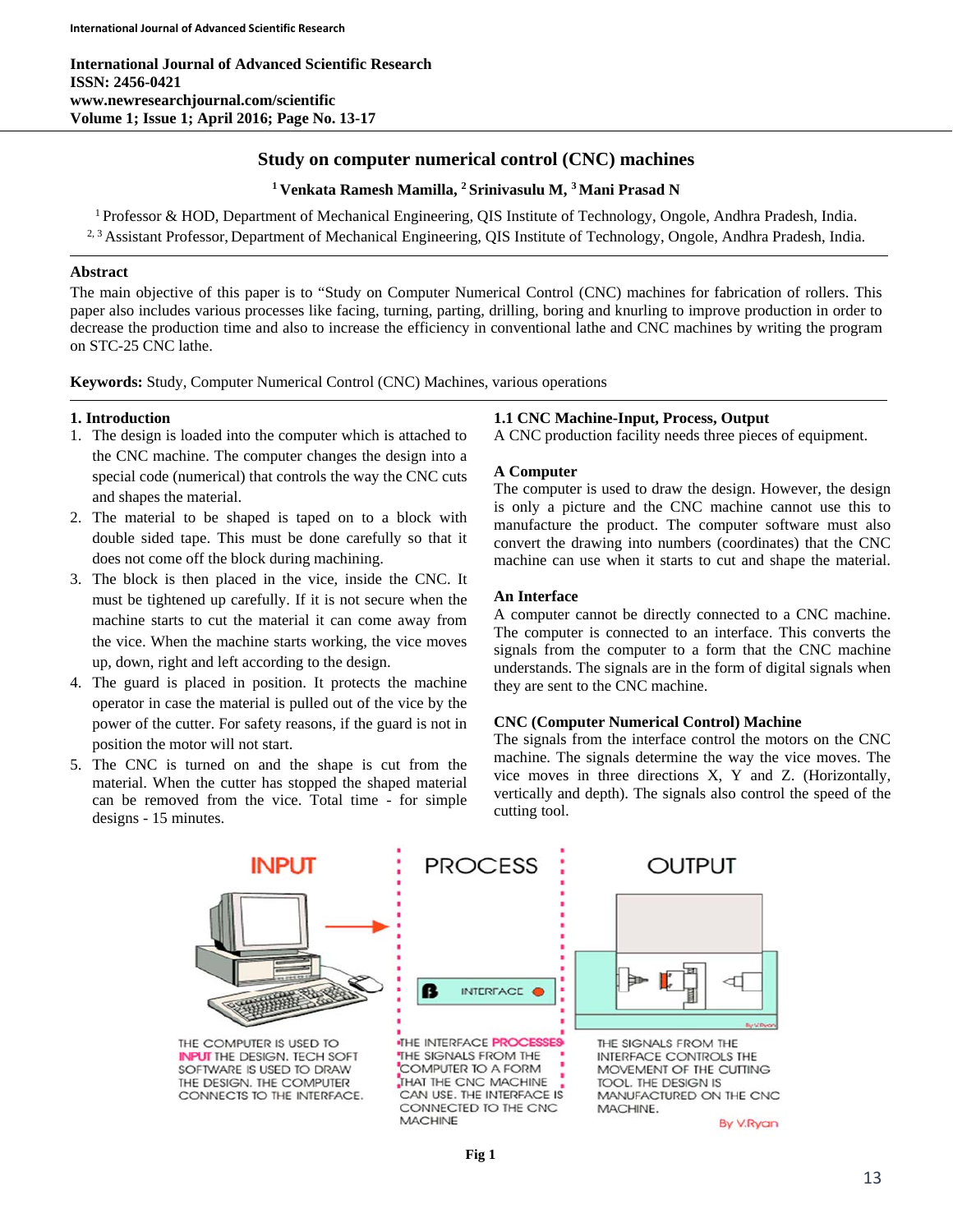#### **1.2 CNC Control Panel**

A CNC machine is normally controlled by a computer and software. However, most CNC machines have a range of controls for manual use. It is rare for a CNC machine to be

used manually as simple operations are best carried out on cheap/basic/manual machines. When a CNC machine is used manually it is been used well below its capability and specification.



- **Reset Button:** The most important control button is usually the reset button. When the CNC machine is turned on, the reset button is pressed by the machine operator. This 'zeros' the cutter, moving the cutter to coordinates 0, 0, 0 on the X, Y and Z axis. In simple terms, the reset button moves the cutter to the corner of the machine, above the work table. If the reset button is not pressed, it is possible that the CNC machine will start cutting the material in the wrong place or even miss cutting the material and plunge into the work table.
- **Manual Control:** The cutter can be controlled manually although this is rarely needed. The 'X' and 'Y' buttons control the movement of the cutter along the horizontal surfaces. The 'Z' buttons control depth and up / down movement.
- **Stop Button:** Most control panels have stop buttons. When pressed these stop the machine very quickly.

**Speed and Feed:** On some CNC machines it is possible to manually vary the speed and feed of the cutter.

#### **2. Setting up the cutting tool to the correct length**

One of the few operations that the machine operator carries out is to change the cutting tool. Each CNC machine has a range of cutting tools. Straight cutters chamfer V-groove and radius cutters are some examples. If a detailed design is being manufactured, it may be necessary to change the cutting tool at least once during the manufacturing process. It is very important that all the cutters are set up to exactly to the same length in the collets. If this is not done the material being machined will be machined at incorrect depths. A special depth gauge is used to accurately set up the cutting tools. (See diagram below). This 'rule' applies to all CNC machines although different techniques may be used depending on the type of the CNC machine.



**Fig 3** 

A pair of spanners is used to loosen the collet and locking nut. The cutting tool can then be removed and the new tool put in position. Once the depth gauge has be used to check the distance from the end of the cutting tool to the collet, the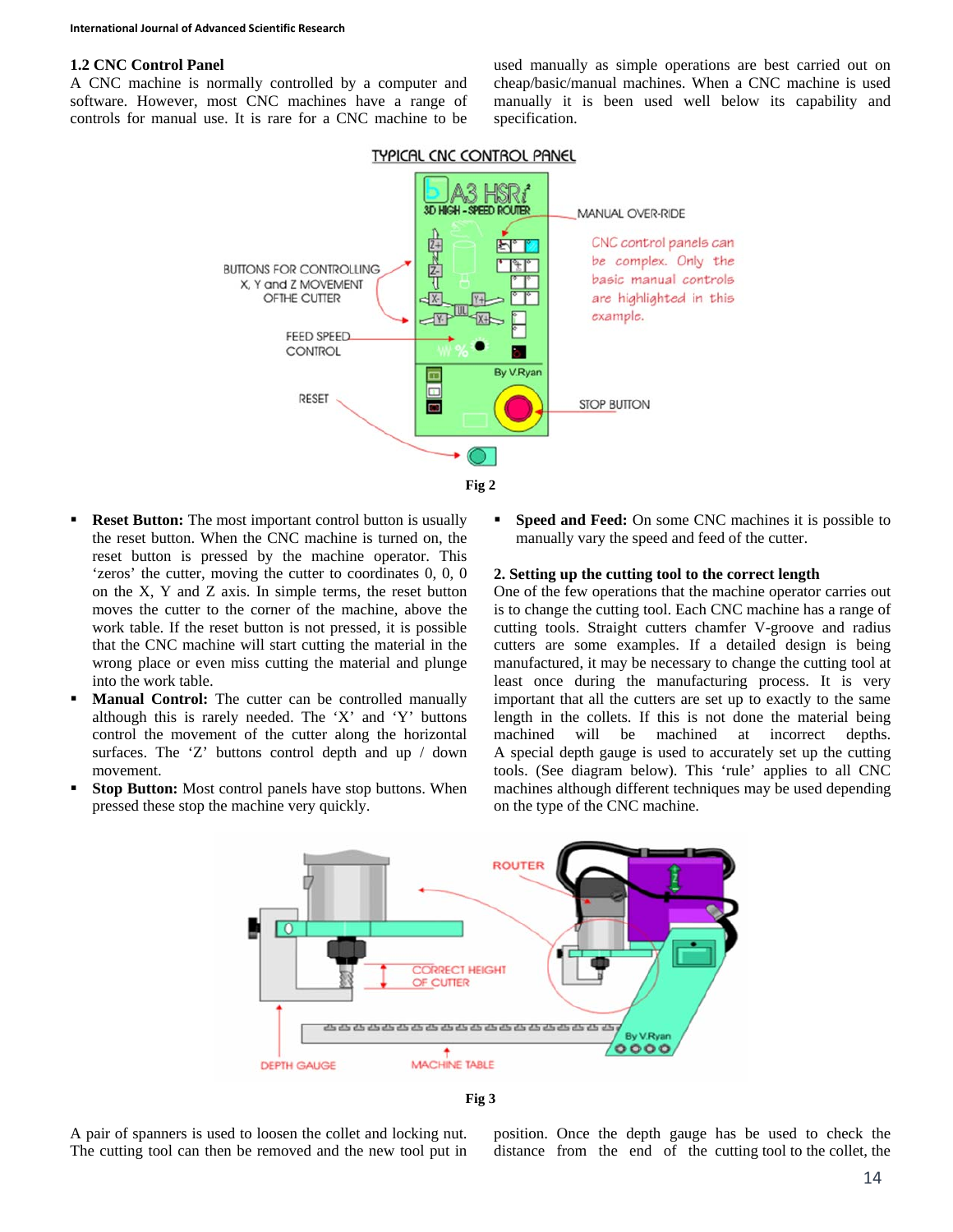spanners are used again to tighten the collet and locking nut.

#### **2.1 CNC Machines and Safety**

CNC machines are very safe to use as they are designed to be

as safe as possible. One of the main advantages of CNC machines is that they are much safer than manually operated machines. The animation below shows a Boxford A3 HSRi² CNC Router with many of its safety features labeled.





- 1. Most modern CNC machines are designed so that the cutting tool will not start unless the guard is in position. Also, the best CNC machines automatically lock the guard in position whilst the cutter is shaping material. The guard can only be opened if the cutter has stopped.
- 2. It is essential that pupils / students / machine operators receive 'quality' instruction before attempting to use any CNC equipment.
- 3. CNC routers, used for shaping materials such as woods and plastics, have built in extraction. Dust can be very dangerous if inhaled and can also cause eye irritation. The CNC Router shown above has an outlet for an extraction unit. As the router is fully enclosed, dust cannot escape into the atmosphere. If an extraction unit is attached the dust is removed automatically. Most manually operated machine routers have very limited extraction systems which leave some dust in the air.
- 4. The CNC router above has a single phase electrical supply. Older machines such as manually operated milling machines and centre lathes have three phase supplies. A single phase electrical supply can be 'plugged' into any available socket. The electrical supply for the machine comes through a residual circuit breaker (RCB). If an electrical fault develops the RCB will cut off electrical power immediately.
- 5. Single phase CNC machines can be moved more easily because they are simply unplugged and relocated. Three phase machines are specially wired by an electrician into the electrical supply and cannot be unplugged.
- 6. Most CNC machines work behind a guard or even a closed, transparent safety door. This means that the operated cannot be hurt by 'flying' pieces of sharp/hot material.
- 7. Commonsense applies to the use of all machines including CNC machines. Basic safety training regarding working in a workshop and with other machines applies to CNC machines as well.

#### **3. Programmable Functions**

The programmer must also know what functions of the CNC machine are programmable (as well as the commands related to programmable functions). With low cost CNC equipment, often times many machine functions must be manually activated. With some CNC milling machines, for example, about the only programmable function is axis motion. Just about everything else may have to be activated by the operator. With this type of machine, the spindle speed and direction, coolant and tool changes may have to be activated manually by the operator.

With full blown CNC equipment, on the other hand, almost everything is programmable and the operator may only be required to load and remove work pieces. Once the cycle is activated, the operator may be freed to do other company functions.

Reference the machine tool builder's manual to find out what functions of your machine are programmable. To give you some examples of how many programmable functions are handled, here is a list a few of the most common programmable functions along with their related programming words.

#### **Spindle control**

An "S" word is used to specify the spindle speed (in RPM for machining centers). An M03 is used to turn the spindle on in a clockwise (forward) manner. M04 turns the spindle on in a counter clockwise manner. M05 turns the spindle off. Note that turning centers also have a feature called constant surface speed which allows spindle speed to also be specified in surface feet per minute (or meters per minute).

### **Automatic tool changer (machining center)**

A "T" word is used to tell the machine which tool station is to be placed in the spindle. On most machines, an M06 tells the machine to actually make the tool change. Tool change (on turning centers) A four digit "T" word is used to command tool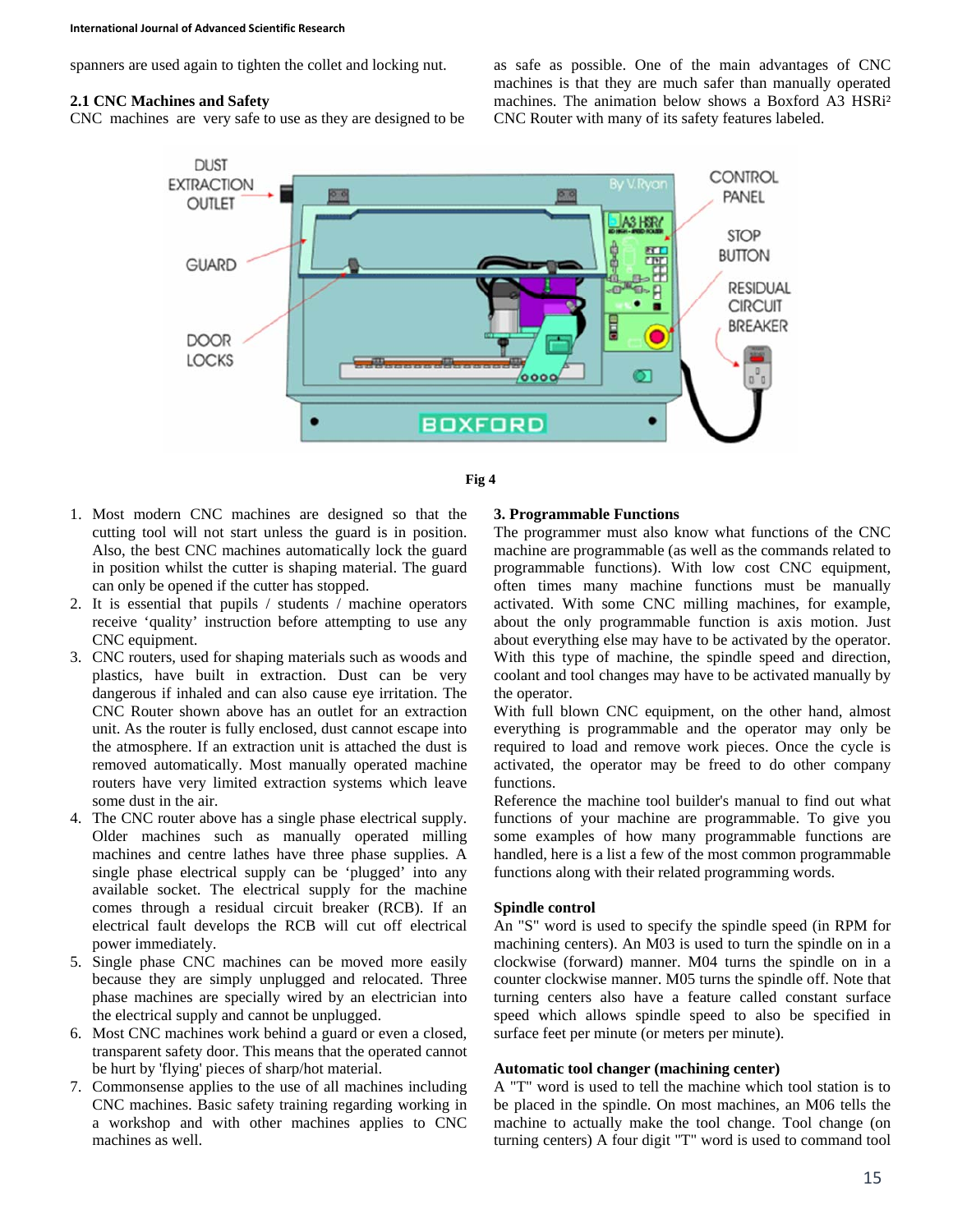changes on most turning centers. The first two digits of the T word specify the turret station number and the second two digits specify the offset number to be used with the tool. T0101, for example specifies tool station number one with offset number one.

#### **Coolant control**

M08 is used to turn on flood coolant. If available M07 is used to turn on mist coolant. M09 turns off the coolant.

### **Automatic pallet changer**

An M60 command is commonly used to make pallet changes.

### **Forms of compensation**

All types of CNC machine tools require some form/s of compensation. Though applied for different reasons on different machine types, all forms of compensation allow the CNC user to allow for unpredictable conditions related to tooling as the program is developed. Before discussing how compensation applies to CNC usage, let's look at compensation in general terms.

Compensation is used in many facets of everyday life. The airplane pilot must compensate for wind velocity and direction as a heading is set. The race car driver must compensate for weather and track conditions as a turn is negotiated. A bowler must compensate for the spin of the bowling ball as the ball rolls down the alley. A marksman firing a rifle must compensate for the distance to the target. The marksman analogy is amazingly similar to what happens with many forms of compensation on CNC equipment.

### **Offsets**

All forms of compensation work with offsets. You can think of CNC offsets as like memories on an electronic calculator. If your calculator has memories, you know you can store a constant value into each memory for use during a calculation. This keeps you from having to enter the number over and over again with redundant calculations.

Like the memories of an electronic calculator, offsets in the CNC control are storage locations into which numerical values can be placed. Just as the value within the memory of a calculator has no meaning until referenced by its user within a calculation, neither does the value within an offset of the CNC control have any meaning until it is referenced by a CNC program.

From the marksman analogy, you can think of the values stored in CNC offsets as like the amount of adjustment required on the sight of the rifle necessary to compensate for the distance to the target. Keep in mind that the rifle only needed adjustment for one purpose, to adjust for the distance to the target. With most CNC machine tools, there is a need for at least one offset per tool.

# **4. CNC Programming**

**1. Turning**  Tool Holder: PDJNL 25\*25 Insert: DNMG 150604 N5 G54; N10 M42; N20 G95 S300 M4; N25 LIMS=600; N30 T01 D1 M8;

N35G00 X80 Z0; N40 X70; N45 G01 Z-75 F0.2; N50 G00 X71 Z0; N55 X60; N60 G01 Z-50 R0.2; N65 X70; N70 G00 X200 Z200; N75 M30;

### **2. Step Turning**

N5 G54; N10 M42; N15 G95 S300 M0.4; N20 T01 D1 M8; N25 G00 X30 Z0; N30 G00 X40 Z0; N35 CYCLE95; CYCLE95 ("STEP TURN", 5, 0.1, 0.1 . . .) X40 N40 G00 X200 Z200 M17; N45 M30; STEP TURN: (SUB PROGRAM) N05 G01 X0 Z0 F0.2; N10 G01 X20 Z-10; N15 G01 X20 Z-30; N20 G01 X30 Z-30; N25 G01 X30 Z-45; N30 G01 X40 Z-45; N35 G01 M17;

### **3. Taper Turning**

N5 G54; N10 M42; N15 G95 S300 M.4; N20 T01 D1 M8; N25 G00 X01 Z0; N30 G01 X80 Z-45 F0.2; N35G00 X81 Z0; N40 G01 X60 Z-30 F0.2; N45 G00 X81 Z0; N50 X50; N55 G01 Z-68 F0.2; N60 X60 Z-15; N65 G00 X51 Z0; N70 X40; N75 G01 X50 Z-6.5 F0.2; N80 G00 X200 Z200; N85 M30;

### **5. Conclusion**

In the study of computer numerical control machines the production improvement can be done more effectively and efficiently.

The CNC programming is a way to operate CNC machine. CNC Lathe machine usage gives many benefits of increased productivity and accuracy and time management but the only drawback is its cost. This could not be employed for all small jobs and is preferable to use in large amount of production and complicated shapes.

CNC Lathe machines are economical only for industrial purposes in large scale production and is not suitable for small scale industries because of its high initial cost.